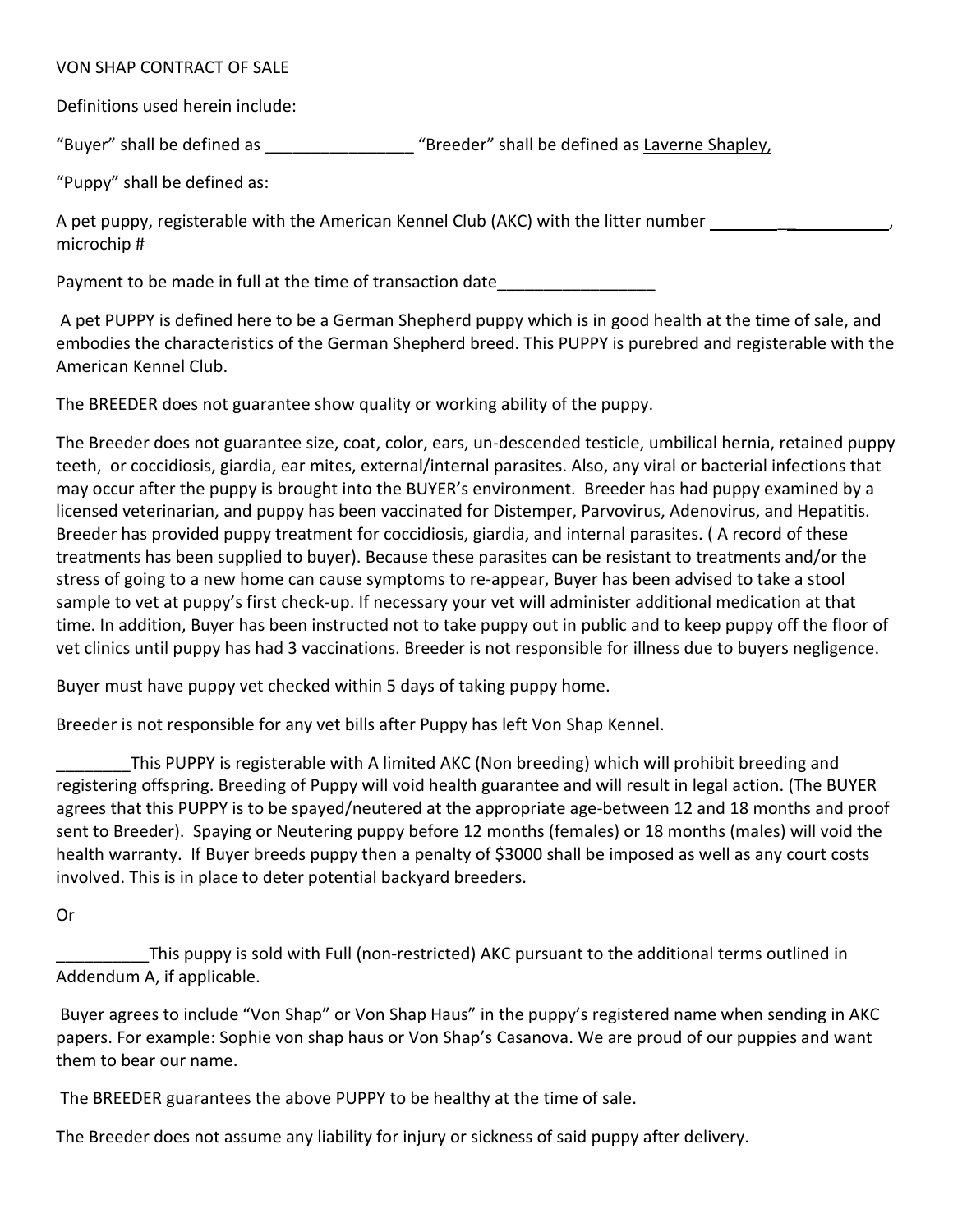Further, the BREEDER offers the following limited lifetime warranty :

The BREEDER guarantees this PUPPY to be free from crippling genetic hip or elbow dysplasia (severe) as proven by xrays taken by a veterinarian skilled in proper positioning technique for OFA xrays and by an OFA report provided to BREEDER after one year of age and up to age two. Dysplasia due to Injury or malnutrition is NOT a covered condition. Breeder reserves the right to have copies of xrays evaluated by her veterinarian and may have Puppy re xrayed by a vet of her choice if it is found that poor quality xrays were submitted to OFA.

Further- The BREEDER warrants this pup to be free from serious/severe genetic ( inherited) heart conditions, and inherited (not environmental or temporary due to other illness) EPI.

We believe proper nutrition is vital to the development of a healthy dog. If Buyer keeps Puppy on NuVet Plus vitamin and hip supplements continuously throughout the Puppy's life, then the above hip/elbow warranty is extended up to (Lifetime). (Proof of supplement purchases must be provided to Breeder upon request.)

Buyer acknowledges receipt of NuVet Plus vitamin/supplement information and instructions on how to order. Proof of purchase of proper diet may also be requested by Breeder as a diet of poor quality can also be a contributing factor to the development of HD/ED. Poor quality diet also contributes to autoimmune disorders, hair/skin disorders and allergies.

If the PUPPY is found to have one of the above conditions and it is determined to be genetic in nature as evidenced by a statement from an accredited veterinarian, and after any evaluation deemed necessary by Breeder's veterinarian, then the BREEDER shall offer a replacement puppy to the BUYER upon proof of spay/neuter of the original puppy. The original puppy does not need to be returned to the BREEDER. All shipping charges and expenses incurred to transport the replacement puppy shall be paid by the BUYER. Replacement puppy time and selection will be at the discretion of the BREEDER but must be within 2 years from the date BREEDER is notified. Buyer is prohibited from selling replacement Puppy. No Refunds will be given under any circumstances.

All appropriate shots for the PUPPY's age have been given, and a record of this history is supplied.

The BUYER agrees to maintain the PUPPY'S health in good condition, and to provide yearly examinations, vaccinations, heartworm test, and any other usual procedures necessary to assure good health.

The BREEDER has done everything possible to produce healthy sound puppies both by breeding only dogs (parents) that are free of genetic hip and elbow dysplasia, and by raising puppies in the best way possible in regards to diet, exercise, socialization, and veterinary care. In addition, all our puppies are from DM (Degenerative Myelitis) tested parents.

There are many factors that can influence growth and development, such as diet, exercise, weight, etc. The BUYER assumes the responsibility to carry on with the appropriate vaccinations, exercise and feeding schedule as supplied by the BREEDER. The BUYER agrees to maintain a healthy weight on the PUPPY throughout its normal growth period. The BREEDER can offer no further guarantees once the care of the puppy is no longer under their control other than those explicitly stated in this contract.

The BUYER hereby agrees that if at any time the BUYER cannot take proper care of the puppy, or chooses not to keep the PUPPY for any reason, the BUYER must contact the BREEDER and Puppy must be returned to Breeder. **Buyer is not allowed to resale puppy.** Breeder may assist the BUYER in finding a suitable home for the PUPPY at their discretion. **Under no circumstances is a puppy from Von Shap to be taken to Humane Society, Dog Pound, given away, given to a Rescue, etc. Legal action can and will be taken if necessary.** We love our dogs and puppies and will go the extra mile to ensure their safety and well being.

The BUYER agrees to provide a suitable fenced area for this puppy.